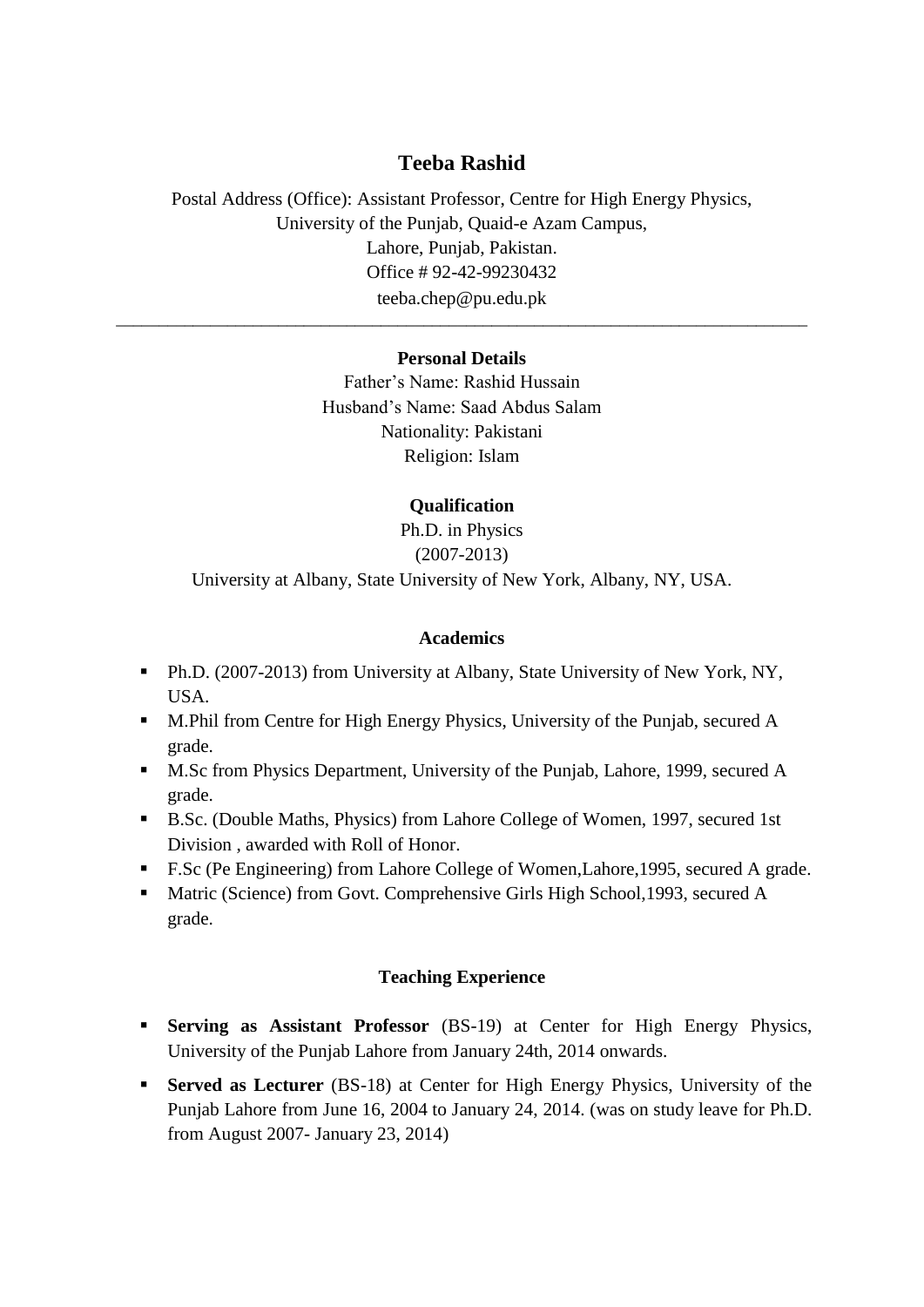- $\triangleright$  Subjects Taught
	- Differential Calculus
	- Analytical Geometry and Integral Calculus
	- Differential Equations
	- Mathematical Methods of Physics
	- Electromagnetic Theory
	- Waves and Optics
	- Ouantum Mechanics
	- Quantum Field Theory
	- General Physics (Halliday, Resnick level- Volume 2)
- **Served as Lecturer** (BS-17) Physics in Federal Government Degree College for Women, Kharian Cantt. from October 30, 2003 to June 15, 2004 (Appointed on the recommendation of Federal Public Service Commission).
- Served as Lecturer Physics (On contract Basis) at Department of Physics, University of the Punjab, Lahore from August 9, 2001 to August 08, 2002.
	- $\triangleright$  Subjects Taught
	- Mathematical Methods of Physics
	- Particle Physics
- Served as Lecturer Physics at Punjab College of Information Technology, Punjab Group of Colleges, University of the Central Punjab from August 01, 2000 to August 08, 2001.

## **Research Experience**

My Ph.D. research work relates to analyzing data that comes out of ATLAS detector due to proton-proton collisions at Large Hadron Collider which is located at CERN, Geneva, Switzerland.

### Ph.D. Thesis Title

Measurement of Top Anti-Top Quark Pair production Cross-section in the tau + Jets Channel at centre of mass energy = 7 TeV with ATLAS detector.

### Service Work

During Ph.D. studies I have also served for ATLAS service work. Contributed in eight hour shifts for Atlas Distributed Computing Operations Shifts.

> M.Phil Thesis Title Structure of Baryons and Mesons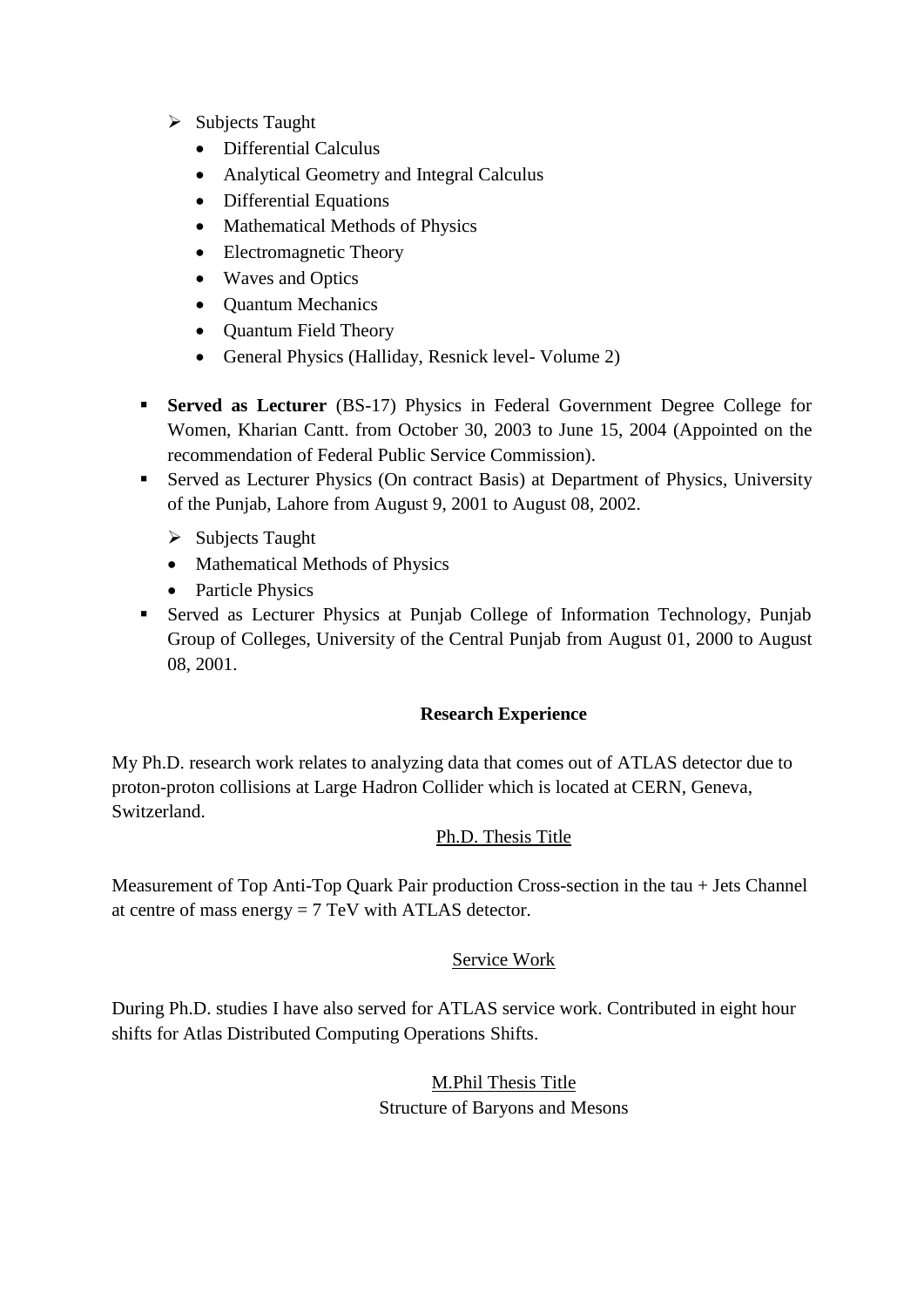# **Conference/Symposium/Workshop/School Attended**

- 41st International Nathiagalli Summer College on Physics (2016). Attended as a participant
- Participated as an Invited Speaker In  $7<sup>th</sup>$  International Meeting on Particle and Fields 2015 organized by Centre for High Energy Physics, University of the Punjab.
- **Participated as an Invited Speaker in International Scientific Spring 2015 jointly** organized by National Centre for Physics and The Abdus Salam International Centre for Theoretical Physics (ICTP), Trieste, Italy.
- Symposium on Theoretical High Energy Physics and Cosmology (THEPC) at National Centre for Physics, December 19-20, 2014. Attended as a participant.
- International Centre for Theoretical Physics (ICTP) National Centre of Physics (NCP) School on LHC Physics. Attended as a Speaker.
- American Physical Society Meeting 2013, April 13-16, 2013. Presented.
- US ATLAS Workshop at Brookhaven National lab (BNL) July 2010. Attended
- 10th National Symposium on Physics at Govt. College University 2005. Attended.
- 30th International Nathiagalli Summer College on Physics (2005). Attended as a participant

### **Research Supervision**

## Project Advisor B.S (4 year) / M.Sc (2 year) Program

1)-Exoplanets: Characteristics and Detection Methods

Rabia Khalid (06BE11), Unsa Zaheer (34BE11), Hira Shahnawaz (36BE11),

Qandeel Aqsa ( 37BE11)

2)- Material Dispersion and Propagation Modes in waveguides

Umer Farooq (13BM12), Sidra Ashaf (15BM12)

## Research Co-Advisor in M.Phil Program

1)-Binish Batool (2013-2015), Fake Rate Estimation of Production Cross-Section of Single Top Quark in Association with Z boson*.*

2)-Haseeb Ahmad (2014-2016), Measurement of Ionization Energy Loss in Silicon Tracker using CMS Data.

3)-Priya Sajjid Hussain *(2014-2015),* Measurement of Identification of efficiency of Electrons and Muons in three lepton final state using CMS Data at 13 TeV.